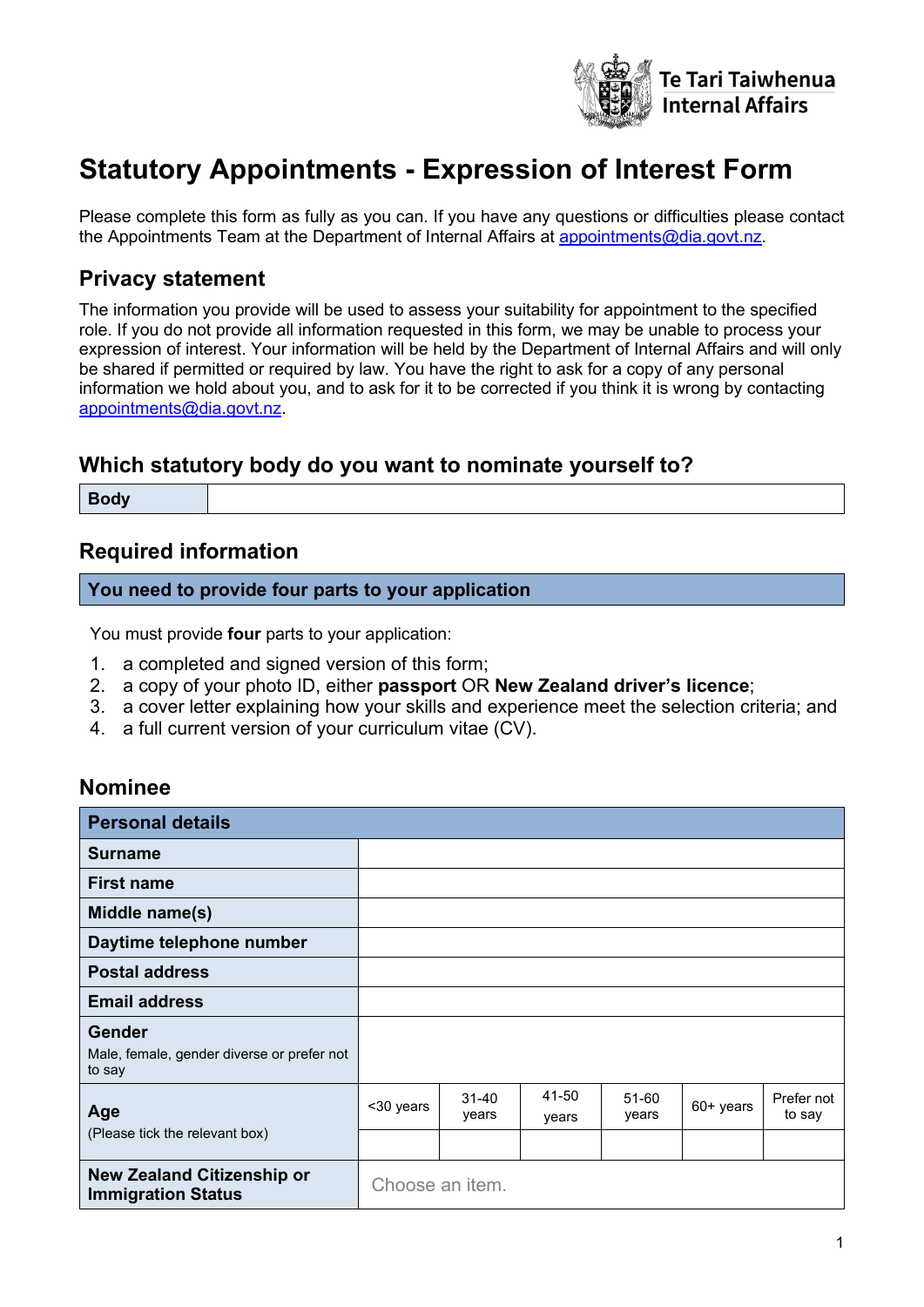| (Please provide a copy of the front page<br>of your passport/ proof of your visa status) |  |
|------------------------------------------------------------------------------------------|--|
| <b>Immigration Status / Visa Type</b><br>- Additional Details                            |  |
| <b>Ethnicities</b>                                                                       |  |
| (and iwi affiliation if applicable)                                                      |  |
| <b>Current and most recent</b><br>employment                                             |  |
| (Specify position and employer, including<br>tenure - support with a current CV)         |  |

**Professional and tertiary qualifications** (For example, Bachelor of Commerce, Master of Commerce)

| Qualification | Institution | Year awarded |
|---------------|-------------|--------------|
|               |             |              |
|               |             |              |
|               |             |              |
|               |             |              |

| <b>Professional memberships</b> (For example, Institute of Directors in New Zealand, New Zealand<br>Institute of Chartered Accountants, Archives and Records Association of New Zealand) |                     |  |
|------------------------------------------------------------------------------------------------------------------------------------------------------------------------------------------|---------------------|--|
| <b>Body</b>                                                                                                                                                                              | <b>Member since</b> |  |
|                                                                                                                                                                                          |                     |  |
|                                                                                                                                                                                          |                     |  |
|                                                                                                                                                                                          |                     |  |
|                                                                                                                                                                                          |                     |  |

| Government-appointed board experience |                 |                   |                    |
|---------------------------------------|-----------------|-------------------|--------------------|
| <b>Body</b>                           | <b>Position</b> | <b>Start date</b> | <b>Finish date</b> |
|                                       | Select          |                   |                    |
|                                       | Select          |                   |                    |
|                                       | Select          |                   |                    |
|                                       | Select          |                   |                    |

| <b>Other board experience</b> |                 |                   |                    |
|-------------------------------|-----------------|-------------------|--------------------|
| <b>Body</b>                   | <b>Position</b> | <b>Start date</b> | <b>Finish date</b> |
|                               |                 |                   |                    |
|                               |                 |                   |                    |
|                               |                 |                   |                    |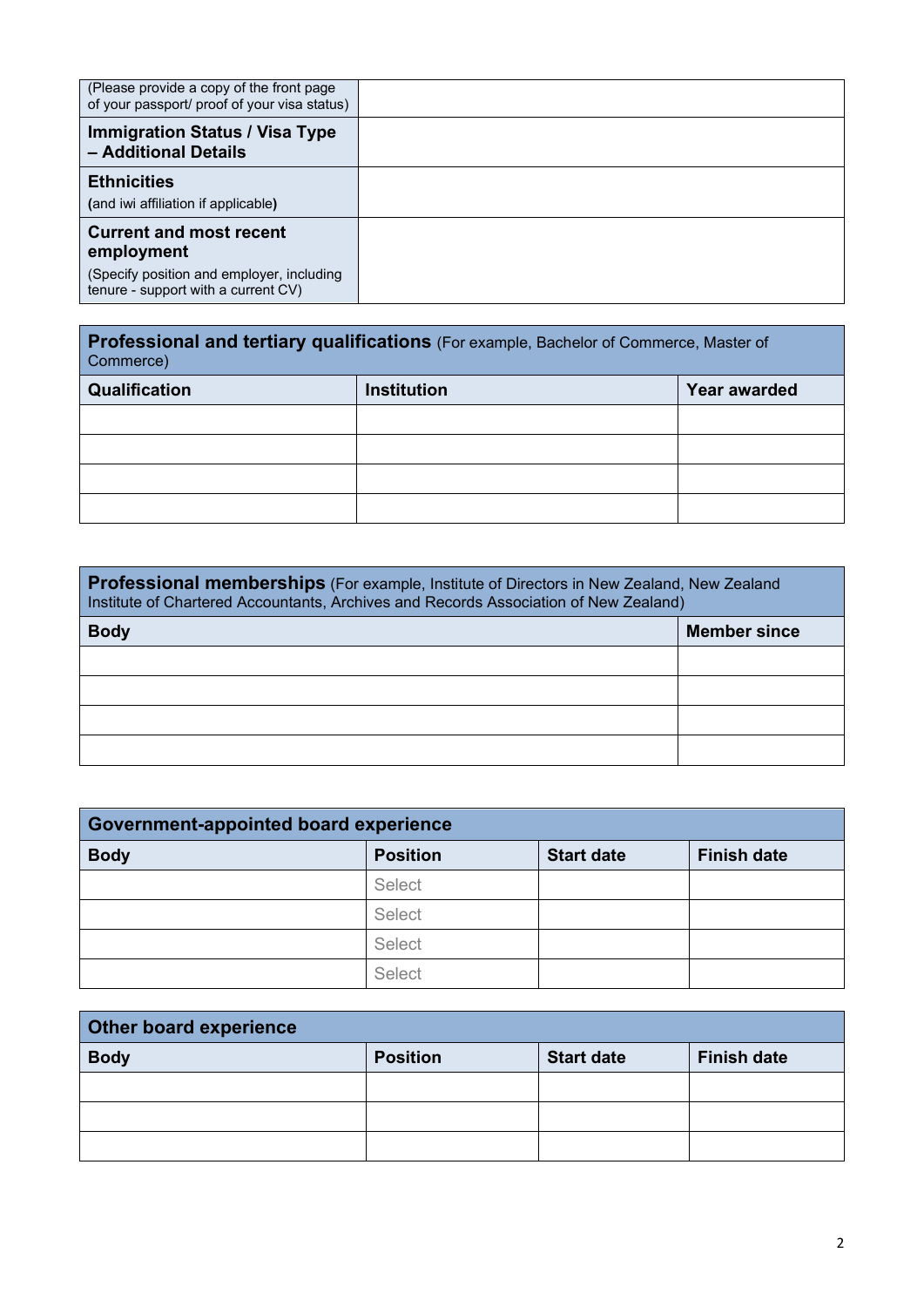| <b>Paid and voluntary work experience</b> |                 |                   |                    |
|-------------------------------------------|-----------------|-------------------|--------------------|
| <b>Organisation</b>                       | <b>Position</b> | <b>Start date</b> | <b>Finish date</b> |
|                                           |                 |                   |                    |
|                                           |                 |                   |                    |
|                                           |                 |                   |                    |

### **Referees**

**Please provide the names of two referees whose consent has been obtained and who may be contacted for a confidential reference.** (Ideally a current or former chair or manager)

| <b>Name</b>                |              |  |
|----------------------------|--------------|--|
| Company /<br>organisation  |              |  |
| <b>Relationship to you</b> |              |  |
| <b>Phone</b>               | <b>Email</b> |  |

| <b>Name</b>                |       |  |
|----------------------------|-------|--|
| Company /<br>organisation  |       |  |
| <b>Relationship to you</b> |       |  |
| <b>Phone</b>               | Email |  |

| <b>Health Matters</b>                                                                                                                            |                                                                                                                                                                                                                                 |          |  |
|--------------------------------------------------------------------------------------------------------------------------------------------------|---------------------------------------------------------------------------------------------------------------------------------------------------------------------------------------------------------------------------------|----------|--|
| body?                                                                                                                                            | Do you have, or have you ever had, a medical condition caused by an<br>injury, illness, disability or any gradual process that may be aggravated<br>by, or affect your ability to carry out the tasks expected of a member of a | Yes / No |  |
| If YES, please<br>provide details:                                                                                                               | (Type / write here)                                                                                                                                                                                                             |          |  |
| If you have<br>responded YES,<br>what<br>accommodation,<br>facilities or<br>equipment would<br>you require to be<br>able to perform the<br>role? | (Type / write here)                                                                                                                                                                                                             |          |  |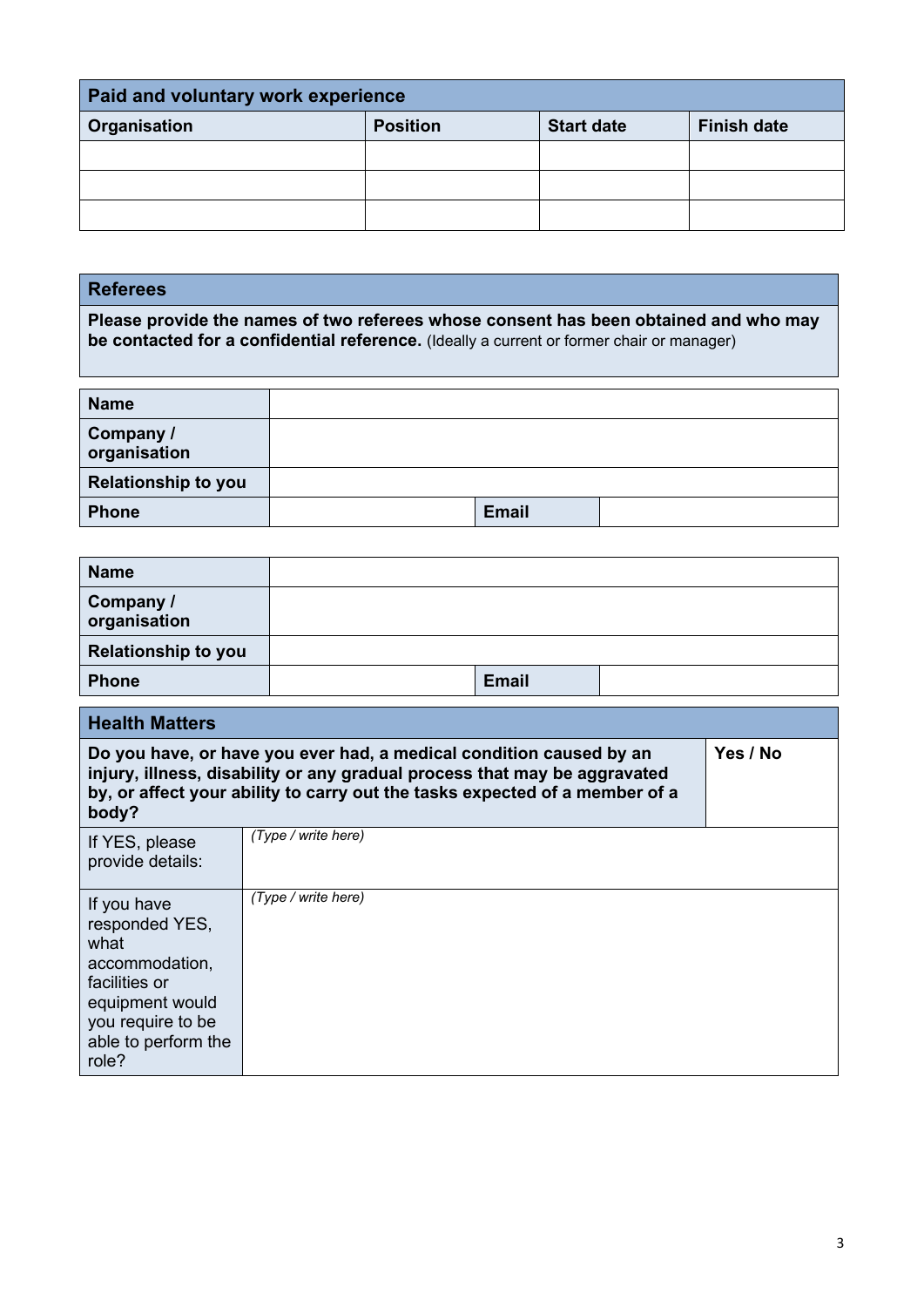## **Possible conflicts of interest**

| Do you have any professional associations, community links, investments or family |  |
|-----------------------------------------------------------------------------------|--|
| connections with the body? If so, please list.                                    |  |

For example, if the nomination is for a funding body and you or a close family member serves on a charity that seeks funding from that body, then you would need to list that

#### **Criminal record**

**A criminal conviction will not necessarily exclude you from being considered for appointment. Any previous convictions that meet the criteria of the Criminal Records (Clean Slate) Act 2004 do not need to be disclosed. For information on the Act, see https://www.justice.govt.nz/criminal-records/clean-slate/**

| The Department of Internal Affairs may decide to check your record for criminal<br>convictions and/or your credit status.                         |                     |          |
|---------------------------------------------------------------------------------------------------------------------------------------------------|---------------------|----------|
| Do you consent to such a check?                                                                                                                   |                     | Yes / No |
| If you have answered<br><b>NO</b> to the above<br>question, please provide<br>details:                                                            | (Type / write here) |          |
| Have you ever been convicted of any offence in New Zealand or in any other<br>Yes / No<br>country (other than minor traffic or parking offences)? |                     |          |
| Are there any charges against you yet to be heard?                                                                                                | Yes / No            |          |
| (Type / write here)<br>If you have answered<br><b>YES</b> to either or both of<br>the above two questions,<br>please provide details:             |                     |          |
|                                                                                                                                                   |                     |          |

| Please indicate below where you found out about this role?           |          |
|----------------------------------------------------------------------|----------|
| Department of Internal Affairs website – statutory appointments page | Yes / No |
| Institute of Directors                                               | Yes / No |
| www.jobs.govt.nz                                                     | Yes / No |
| www.seek.co.nz                                                       | Yes / No |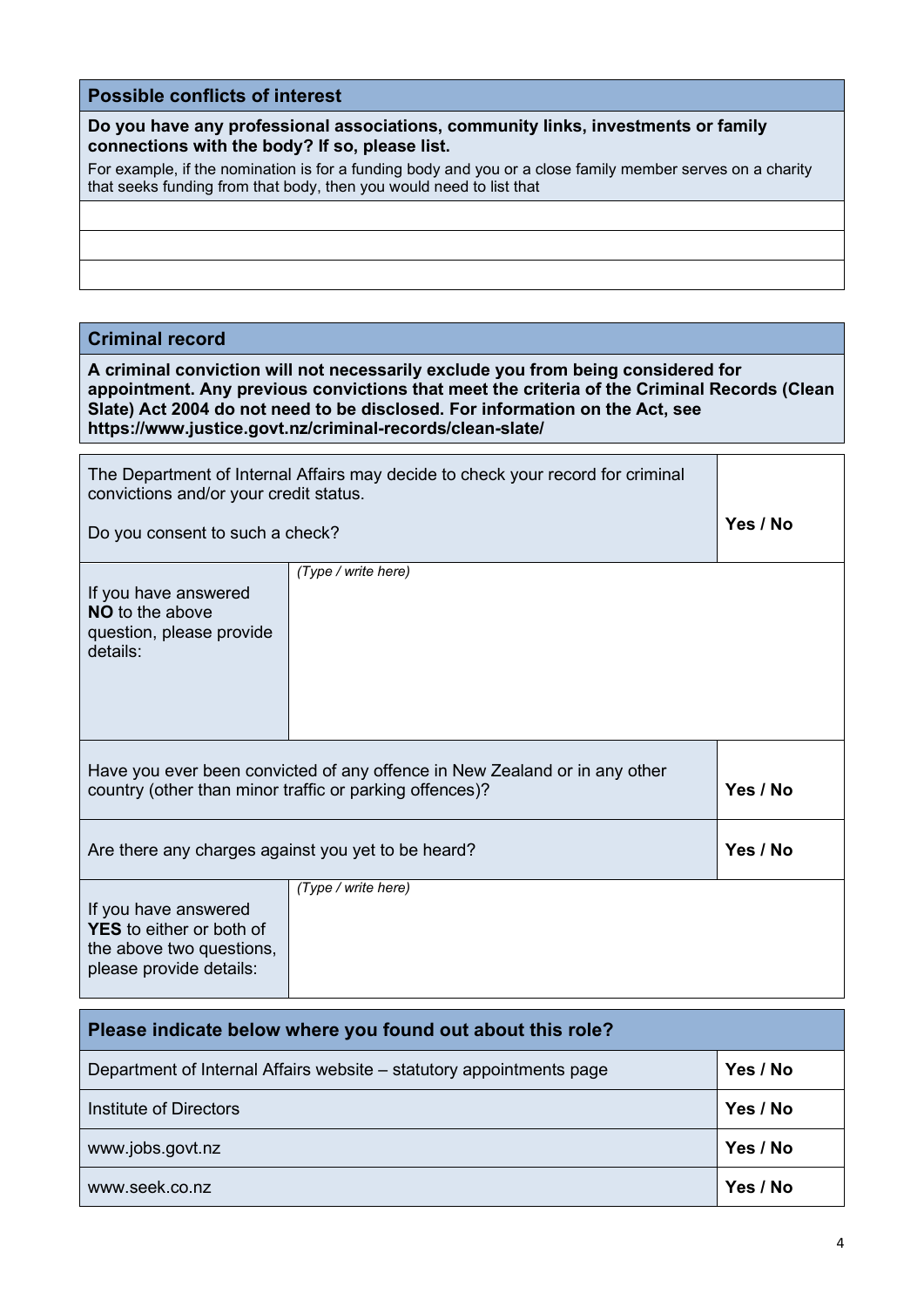| LinkedIn               | Yes / No |
|------------------------|----------|
| Other (please specify) | Yes / No |
|                        |          |

| <b>Disclosures</b>                                                                                                                                                            |          |
|-------------------------------------------------------------------------------------------------------------------------------------------------------------------------------|----------|
| Have you been the subject of any disciplinary action by a professional body in<br>New Zealand or overseas?                                                                    | Yes / No |
| Have you been made bankrupt, entered into a composition with creditors, or been<br>disqualified as a director?                                                                | Yes / No |
| Are there any other probity issues or other issues the Minister would need to be<br>informed of before considering recommending you to the position you are<br>applying for.? | Yes / No |
| If you have answered YES to any of the above questions, please provide details<br>below:                                                                                      |          |
| (Type / write here)                                                                                                                                                           |          |
|                                                                                                                                                                               |          |
|                                                                                                                                                                               |          |

| <b>Declaration</b>                                                                                                                                                                            |             |
|-----------------------------------------------------------------------------------------------------------------------------------------------------------------------------------------------|-------------|
| Ι,                                                                                                                                                                                            |             |
| (full legal name)                                                                                                                                                                             |             |
| confirm that the information I have given in this form is complete, true and correct.                                                                                                         |             |
|                                                                                                                                                                                               | <b>Tick</b> |
| I consent to the Department of Internal Affairs:                                                                                                                                              |             |
| verifying, at any time, the accuracy of the information I have provided in this<br>disclosure form and my application materials;                                                              |             |
| making enquiries with government agencies and other relevant bodies to confirm<br>background information and assess my candidacy;                                                             |             |
| discussing the details of my application (and all information provided) with the<br>appointing Minister; AND                                                                                  |             |
| if appointed, releasing a CV summary and contact details to the chief executive and<br>the chair of the relevant community trust to assist with induction and administrative<br>arrangements. |             |
|                                                                                                                                                                                               | <b>Tick</b> |
| I confirm that:                                                                                                                                                                               |             |
| I have read the candidate information sheet detailing the nature of the role, the time<br>commitment and the remuneration.                                                                    |             |